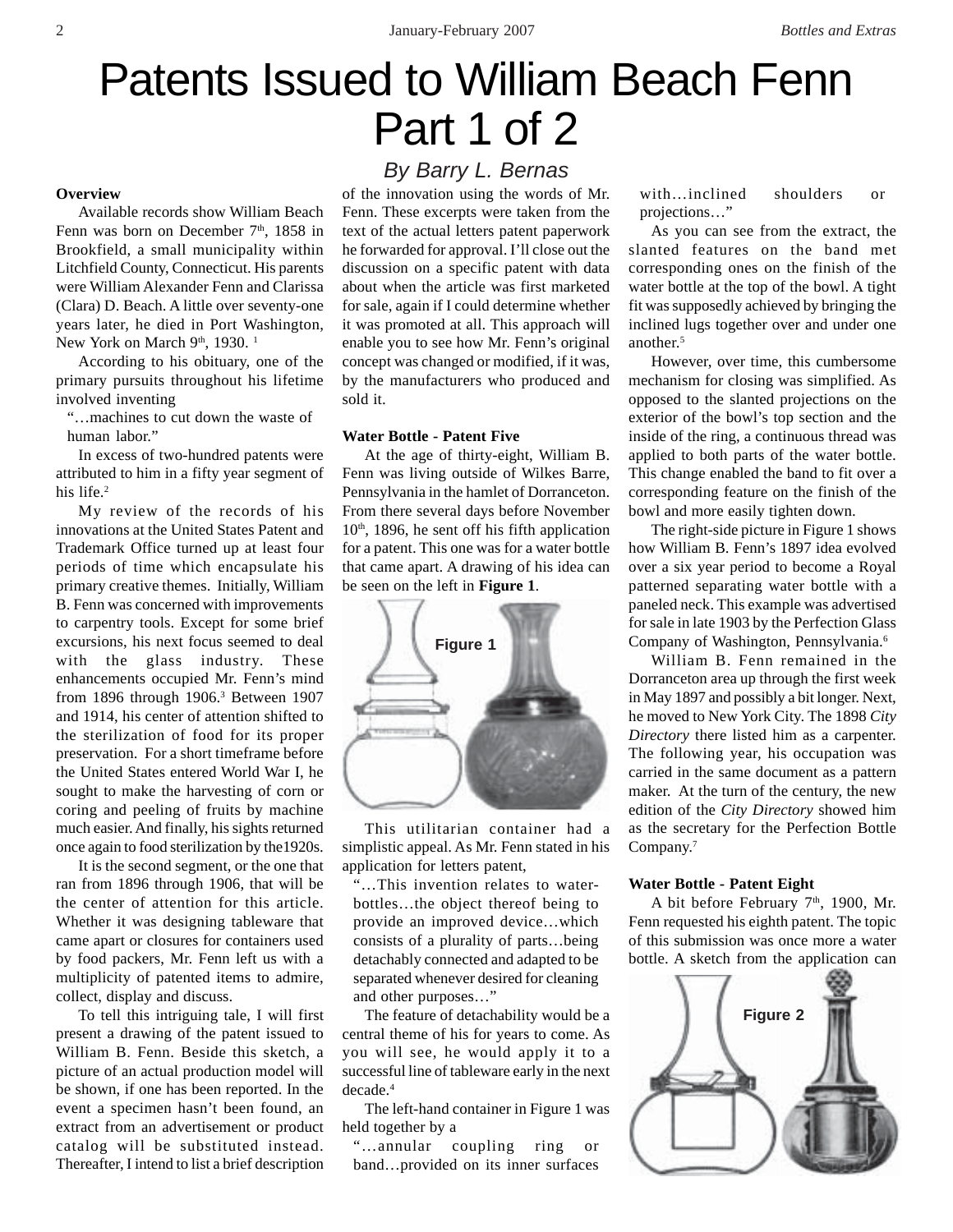#### be seen in **Figure 2**.

In the write-up, William Beach Fenn penned the purpose for his new request. It read.

 "…The present invention is in the nature of some specific improvements in the line of the invention shown and claimed in my Patent No. 579,867, dated March 30, 1897. The improvements consist, essentially, in a new and useful coupling device between the neck and the bottle proper and also in a novel ice-receptacle to be used in connection with the bottle…"

One factor to note about the far left bottle in Figure 2 is that it still didn't have a continuous thread on the bowl's finish or on the interior of the coupling ring. Here is how Mr. Fenn's patent application described the

"…new and useful coupling device…" on this innovation.

"…Connecting the neck with the bottle proper is a coupling composed of a band, having at its upper end an inwardly-tapering flange, which engages the lower outer portion of the neck. Mounted inside this band is an expansible ring, having three peripheral spirally-inclined surfaces, which engage the inner sides of the band above mentioned. This ring is further provided with three outwardly-projecting studs, which project through three slots, cut through the sides of the band…(A)n outer ring (is) mounted on the outside of the band and provided with three vertical slots, adapted to engage the studs on the expansible ring. The lower edge of this ring is bent under the lower edge of the band in order to remain a permanent fixture thereon…"

If this was the actual upgrade that was produced, the new coupling device seemed to me to be several levels more complex than the original 1897 edition itself!<sup>8</sup>

Of note, the screw band on the Royal motif water bottle seen on the right in Figure 1 didn't appear in a sales promotion until February  $7<sup>th</sup>$ , 1901. So it took William B. Fenn another year or so to realize one more enhancement was needed to the closure for his carafe.

I couldn't find an advertisement for the left-hand bottle in Figure 2. Nonetheless, a February 21st, 1900 sales pitch did mention it in the textual portion.<sup>9</sup> Based on this information, I presume William B. Fenn's eighth patent was produced for sale. Unfortunately, an example of one hasn't



been identified as of yet.

The decanter on the right-side in Figure 2 was promoted by the Perfection Glass Company in their initial sales advertisement and in a later product catalog.10 Called a chilling bottle, it appears to have been modeled after Mr. Fenn's February 7<sup>th</sup>, 1900 patent request.

### **Water Bottle Designs - Patents Nine, Ten and Eleven**

Early in the following month, William B. Fenn submitted three new designs for a carafe from Winfield, New York. Personnel at the United States Patent Office began to process each of these on March 7<sup>th</sup>, 1900.<sup>11</sup> The motifs can be seen in **Figure 3**.

The far left model has the same profile as the similarly positioned example in Figure 1. In addition, the connecting band carries outer features (two rows of beads) which suggest it held together the water bottle by the original closure methodology explained in William Beach Fenn's 1897 patent.<sup>12</sup> Why this design was considered to be a new one remains a mystery to me.

The middle version in Figure 3 has the same top section as its mate to the left but shows a different outer shape (bell or domed) to the bowl. The coupling band on this version appears to be the improved edition with a continuous thread. I say this because the outer motif looks just like the one on the right-hand specimen in Figure 1. If accurate, his factor would make this example a new design.

The final rendition on the right looks like an adaptation of its left-side cousin. The neck is a little thinner and the bowl is elliptical or oval in contour. However, the joining mechanism is without external features. How it coupled both halves of the water bottle together is unknown.

Other than my observations, I have no

other information to indicate these profiles were ever produced.

#### **Tableware - Patent Fourteen**

On December 23rd, 1902, workers at the United States Patent Office started to process another patent submission by William B. Fenn. This one was for a sectional molded vessel. Now living in Washington, Pennsylvania, here is how he described this concept in the application.

"My invention is applicable to all kinds of vessels made by molding or blowing and particularly to vessels which for one reason or another are preferably made in parts to be joined together. Among the objects of my invention are the following; first, to provide a vessel having a small orifice or orifices in the head thereof, which head may be made integral with the neck; second, to provide means by which one part of a vessel may be packed inside of the other part for convenient and safe transportation; third, to provide means by which vessels having small openings may be thoroughly cleaned from the inside. Other objects of my invention are to provide special means for joining the sections of a two part vessel in such a way as to dispense with rubber or other soft packing, and to provide superior means for attaching the two parts of a sectional vessel. The invention also consists in various improvements in the construction of the parts and the mode of handling and assembling the same..."<sup>13</sup>

Four different separating pieces of tableware were depicted in the above application for letters patent. The first one, described simply as a glass vessel by Mr. Fenn, can be seen on the left in **Figure 4**.

Clearly a cruet, this item was first advertised for sale by the Perfection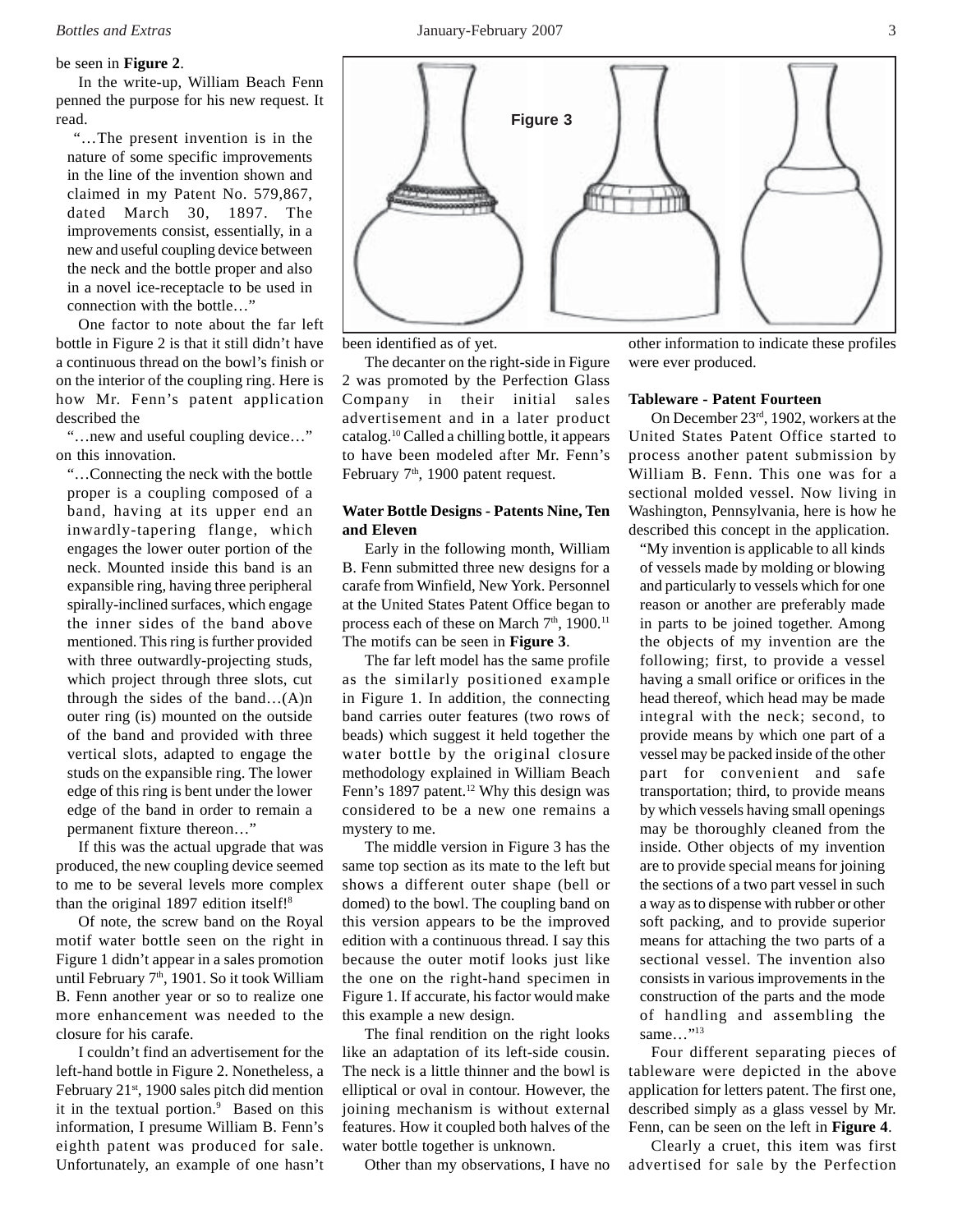4 January-February 2007 *Bottles and Extras*



Manufacturing Company of Washington, Pennsylvania on October 23rd, 1902.14 On the right in Figure 4 is an actual example of the patented article.

Of interest, this model was used by William B. Fenn in his patent request to satisfy objective number two in the opening quotation. By unscrewing the band, the top part of the cruet could be inverted inside the bowl, resting on the top edge of its annular bead. The coupling ring could then be tightened down, preparing the vessel for shipment. Many of the detachable tableware pieces made by the Sterling and Perfection Glass Companies of Washington, Pennsylvania had this same capability.

Another household essential was sketched in the same application. Seen on the left in **Figure 5**, this syrup jug was held together by a bayonet fastening device vice a screw band. On the right in the same box is a picture of one pattern (Royal) of a syrup container made to the specifications of patent fourteen. It appeared for the initial time in the same October 23rd, 1902 promotion as the cruet in Figure 4.15

The last two pieces of domestic ware from William B. Fenn's first December 23rd, 1902 patent request were identified by him as a salt or pepper box and a sprinkling bottle for liquids. These can be seen in Figure 6 from left to right, respectively.



Both items weren't advertised and most likely were never produced.

#### **Tableware - Patent Fifteen**

On the same day patent fourteen was requested, William B. Fenn sent off his next application for another sectional glass vessel. A drawing of this concept can be seen on the left in **Figure 7**.

In his own words, Mr. Fenn outlined the purpose of this invention in the next excerpt.

"My invention relates particularly to the form of vessels for containing liquids which are practically closed and have small squirt orifices, or spraying openings, for discharging the liquid in small quantities. The principal object of my invention is to provide a vessel of this kind which may have an integral top or discharge end, and yet have convenient means of filling the vessel. Another object is to allow of {*sic* – for} convenient manufacture of the article, and convenient access to the entire inside of the vessel for purposes of cleaning, etc..."<sup>16</sup>

Called a squirt bottle in sales pitches, one style that was manufactured is shown



on the right in the same Figure 7 box.

The Perfection Manufacturing Company sponsored ads for this bottle as early as October 23rd, 1902. It also appeared in the first Perfection Glass Company promotion on August 20<sup>th</sup>, 1903.<sup>17</sup>

#### **Glass Pressing and Blowing Machine - Patent Sixteen**

Personnel at the United States Patent Office filed William Beach Fenn's sixteenth patent request on January  $20<sup>th</sup>$ , 1903. It was for a glass pressing and blowing machine. In that document, Mr. Fenn presented the principal objects of his invention in the following manner.

"…The principal objects of my invention are, first, to provide a machine which is automatic or semiautomatic in action to remove the glass from the press dies to the blowing dies or molds and automatically introduce the blast of air necessary for the blowing process as the glass is placed therein; second, to make a machine which carries on the two processes of pressing and blowing a quantity of glass at one and the same time; third, to make a machine which automatically removes the blown article from the mold when finished; fourth, to produce a machine which is easily and economically operated by means of compressed air or other fluid, to operate the pressing and blowing molds; fifth, to provide a machine which itself insures a proper pressure upon the glass and the proper introduction of a regular air pressure in the blow mold; sixth, to make a machine of automatically regulated speed and means for preventing too heavy pressure on the glass through carelessness of the workmen; seventh,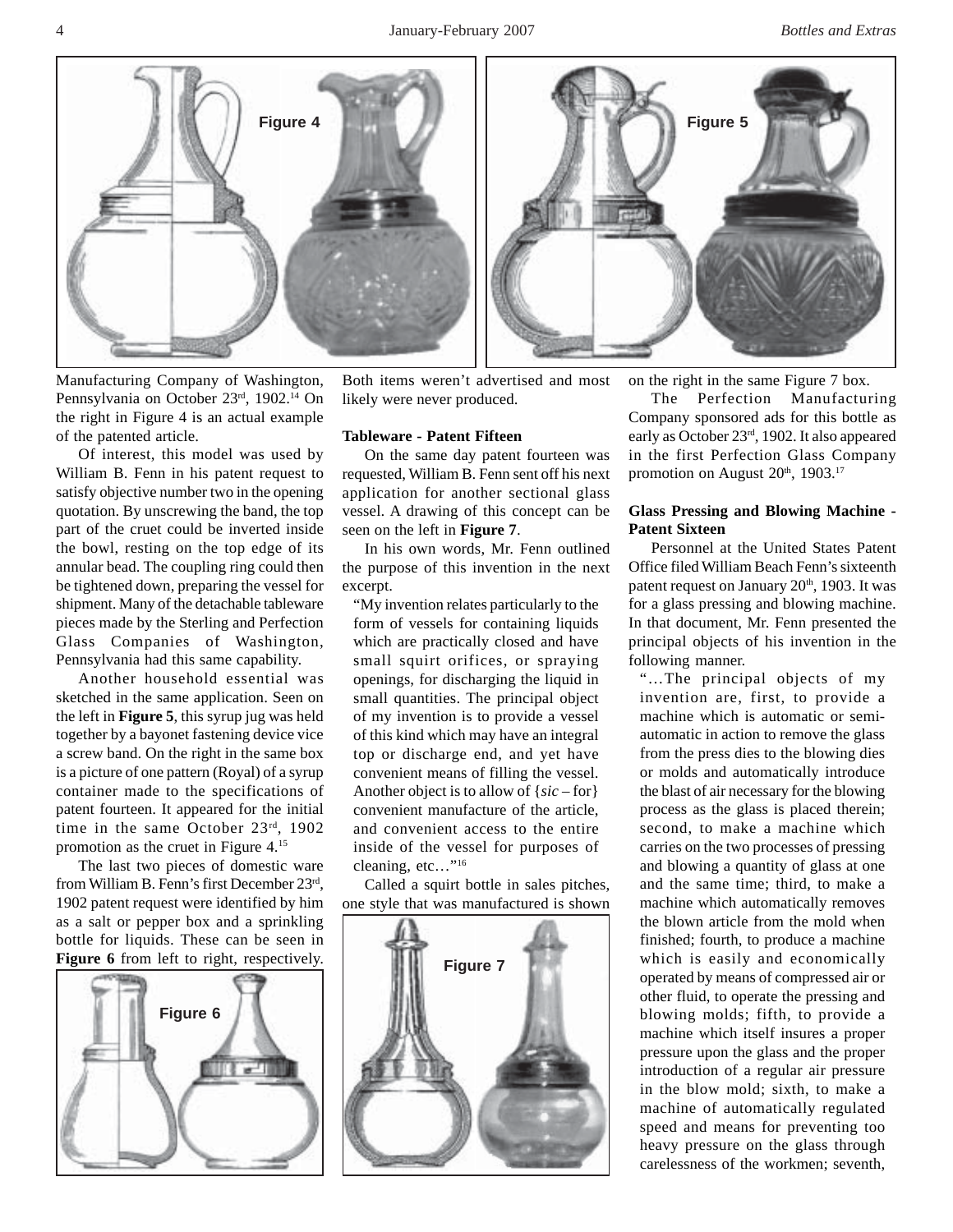to provide for the automatic introduction and cut-off of the air blast during the blowing process and the correct timing of the introduction of the blast; eighth, to provide a machine which requires no manual handling of the material after it is placed in the first mold; ninth, to provide for the automatic and continuous placing and removing of a succession of blowing molds in place to receive the glass, and the automatic release of the vessel when finished; tenth, to provide means for insuring a gradual application of pressure and the ready and rapid return of the presser head afterward…"18

As early as October 25<sup>th</sup>, 1902, word of William B. Fenn's mechanical invention was being circulated in glass trade journals.19 But it wasn't until five months later that a more extensive description of it was carried in a daily newspaper from Washington, Pennsylvania. According to the drafter of this report, Mr. Fenn's glass machine was made in the machine shops of the Northrup and Washington Manufacturing Company of Washington. It could turn out ware in capacities from one pint to two quarts, making fifteen to twenty articles per minute. This device was tested in the local Sterling Glass factory and then shipped to the Republic Glass Manufacturing Company's plant in Moosic which is situated in the northeastern part of the Commonwealth between the cities of Wilkes Barre and Scranton. Other similar machines were being built for installation at the Sterling Glass works.<sup>20</sup>

The front elevation of this machine can be seen on the right in **Figure 8**. On the left is a close in, cutaway view of the blow





head and the blow mold from the same mechanical device. You will note that this section of the machine blew the spherical bowl for tableware pieces made to William Beach Fenn's patented ideas.

#### **Cruet Design – Patent Seventeen**

Another submission by Mr. Fenn began the approval process at the United States Patent Office on April 21<sup>st</sup>, 1903. It was a design for a cruet.<sup>21</sup> The profile of this item is depicted in **Figure 9** on the left. The Colonial motif on the right-side model was how this item looked when it was offered for sale.

The earliest promotion for this style of cruet appeared in the May 28<sup>th</sup>, 1903 edition of *Crockery and Glass Journal*. 22

#### **Jar Closure - Patent Eighteen**

A few days before June  $1<sup>st</sup>$ , 1903, William B. Fenn forwarded to the United States Patent Office the design in Figure 10. According to him, this concept

"…relates to means for closing and sealing jars, bottles and other like vessels and particularly to the kind of jars used for preserving fruits, etc., requiring an easily removable seal. Its objects are to provide a closure which avoids any contact of metallic parts with the contents of the jar, to provide for the use of a glass or non-metallic parts to provide means for inducing differential pressure upon the packing or seal and a closure easy of manipulation and accurate in its working, and without liability of getting stuck in place."<sup>23</sup>

An air tight seal was achieved by placing a packing ring on the lip of the container shown in **Figure 10**. The channel or groove on the bottom of the insert fits over the ring. A metal clamp with two sets of prongs on the inner skirt held the insert in place and engaged two inclined lugs on the outer finish of the container. By turning



the clamp, the insert pressed down on the ring creating the "differential" pressure needed to close the jar.

Unfortunately, I've found no data to suggest this patent was ever used on a product jar.

#### **Jar Closure - Patent Nineteen**

Nine days later on June 10<sup>th</sup>, 1903, employees of the United States Patent Office started to process Mr. Fenn's second patent request for a jar closure. The top diagram in **Figure 11** was taken from the above



paperwork.

Instead of sealing on the lip or shoulder of the container, his innovation achieved air tightness on the outside of the jar's finish. A vertical packing ring which was internally and externally threaded was screwed down onto the vessel's threaded area. Next, an all glass internally threaded cap was tightened down over the rubber ring. This process plus the inclined inner skirt of the cover and the same feature on the jar's finish acted in unison to achieve the seal. 24 The bottom picture in Figure 11 is the initial production model of this screw cover.

First noted in a June  $11<sup>th</sup>$ , 1903 report, this type of cap, in at least six other outer designs, would be made continuously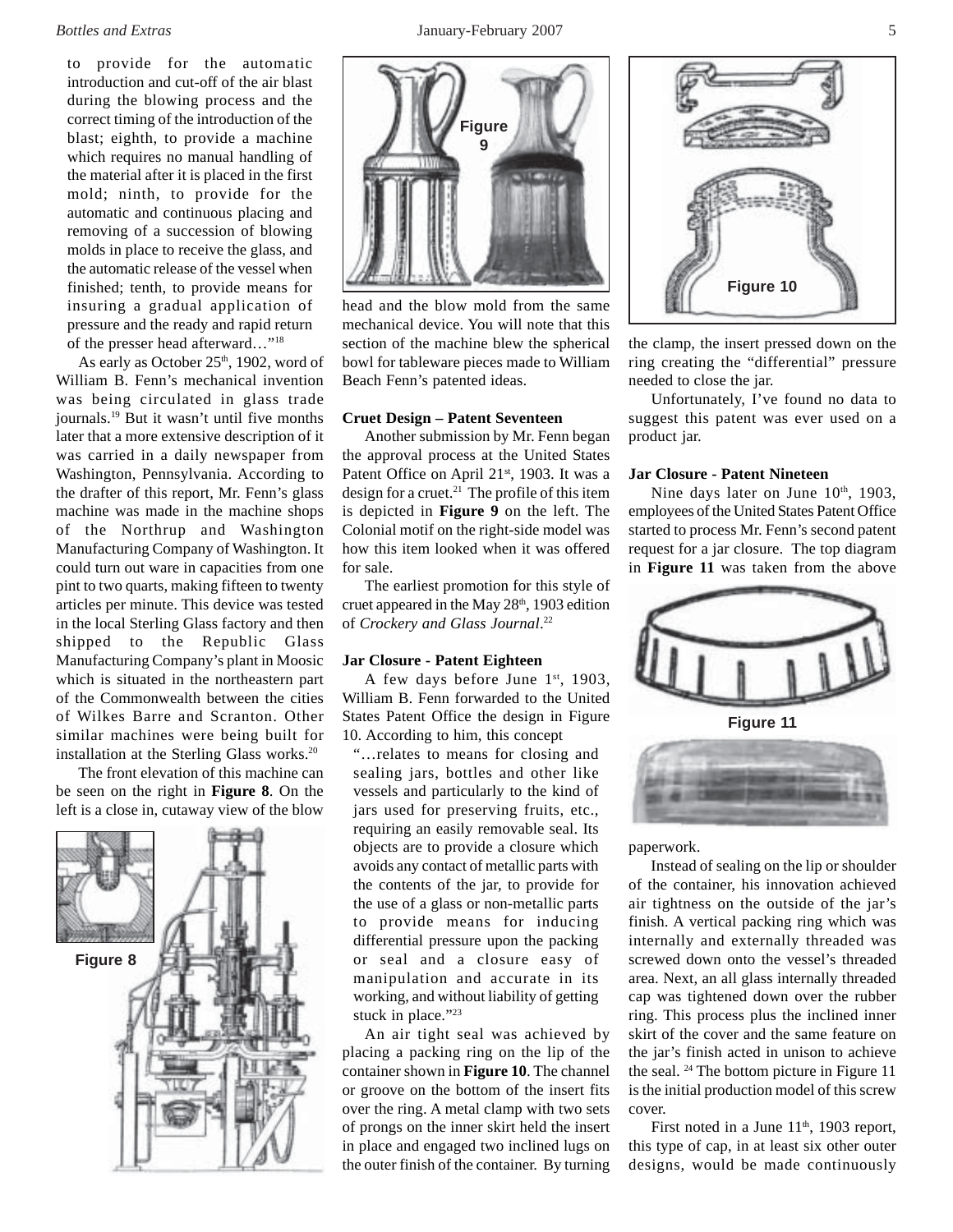through 1908. At a minimum, this all glass cover sealed the machine made SIMPLEX in a diamond and FLACCUS BROS. STEERS HEAD FRUIT JAR embossed packing containers.25

#### **Jar Closure - Patent Twenty-One**

William Beach Fenn sent off another jar closure idea about a month and a half before he departed the Borough of Washington. Displayed in **Figure 12**, it is best described in his words.

"…My invention relates particularly to means for closing glass bottles, fruit jars and the like, and for effectually sealing the same, and the provision of a glass closure cap easily removable from and attachable to the jar. The principal objects of the invention are, to provide a closure in which the contents of the jar are not brought in contact with any metal or any packing which is pervious or may be attacked by acids, etc., and to provide simple and cheap means for attaching the jar cap in such a manner as to create considerable pressure on the packing and to avoid any contact between the cap and glass of the jar…"

Using many of the now familiar phrases from his June  $1<sup>st</sup>$  and  $10<sup>th</sup>$  filed requests; I believe William B. Fenn was moving toward an all glass internally threaded screw cap that would fit on a Mason jar with a standard screw type style of finish. However, this prototype model of sealer was far from simple as the below description from the patent submission reveals.

"…The neck of the jar is…made with a taper form, that is, slightly conical, and is provided with the circumferential spiral groove arranged in the form of a female screw thread, and in this groove I place a wire ring, which is made normally of less diameter than the jar neck, and provided with slightly downturned {*sic* - down turned} ends, which being sprung over the jar neck snaps into the groove therein, the ends

**Figure 12**

of the groove in the neck being sunk below the general contour of the neck so that the ends of the wire do not project to catch on anything, and the wire ring forming a taper thread progressively of greater diameter as it proceeds downward on the neck of the jar. The cap is provided with a similar screw thread groove to engage the wire, and at the top is provided with an annular retaining groove in which the packing, composed of lint and some form of impervious wax is seated…(T)he screwing of the cap on the ring will compress the packing in its place and that the cap is not in contact with any glass portion of the jar but only with the packing and the ring and it will be evident that because of the sloping form of both the cap and the neck, the cap is easily placed in position and provides a very secure and powerful fastening and heavy pressure upon the packing." 26

To the best of my knowledge, this concept was never manufactured.

#### **Salt Cellar - Patent Twenty-Two**

The last idea from Mr. Fenn's Washington period was forwarded to the United States Patent Office just a few weeks before be left the Borough without notice. On October  $9<sup>th</sup>$ , 1903, government personnel in the City of Washington, District of Columbia started to process his mailed application for a patent on a salt cellar. According to the article's description from this package, it could be applied to

"…vessels for containing ground or granulated material such as salt, pepper, sugar, etc., and particularly to means for readily emptying the contents from such vessels and preventing them from caking inside the same…"27

**Figure 13** has a drawing of a salt shaker on the far left. Looking closely at the sketch, I direct your attention to the two panels adjacent to the interior walls of the container. These downwardly pointing appendages are attached to the bottom of

Grouped together in the middle is a picture of an actual pepper and salt shaker made to the specifications of patent twentytwo. You will note that the salt model on the left is slightly shorter than its pepper counterpart to the right.

Next to the middle group on the rightside is a sketch of a sugar sifter from Mr. Fenn's patent request and subsequent ads for it. Aside from the attached handle, it used the same design techniques as the salt shaker (left-side and middle left).

The first advertisement for all of the examples in Figure 13 was carried in the September 17<sup>th</sup>, 1903 issue of the *Crockery and Glass Journal*. Submitted by the Perfection Glass Company, the same sales pitch appeared in the next four editions of the *Journal*. 28

Part 2 of 2 will follow in another issue of *Bottles and Extras*.

*BLB*

#### **Endnotes:**

this patent.

1 www.familysearch.com, Compact Disc #62, PIN #7629; Family History Library Film 1254838, NA Film Number 0838, Page Number 438B and *Port Washington News*, March 13, 1930. The second source indicated the first name of Mrs. Fenn was Clara and not Clarissa as was stated in the first reference above. Regrettably, I couldn't locate a photograph of William Beach Fenn for this article.

2 *Port Washington News*, March 13, 1930. In the United States Patent and Trademark office, I was only able to find evidence of sixty-four patents being issued to William Beach Fenn between 1883 and 1929. The figure of two hundred patents was mentioned prominently in Mr. Fenn's obituary from the above source. This total

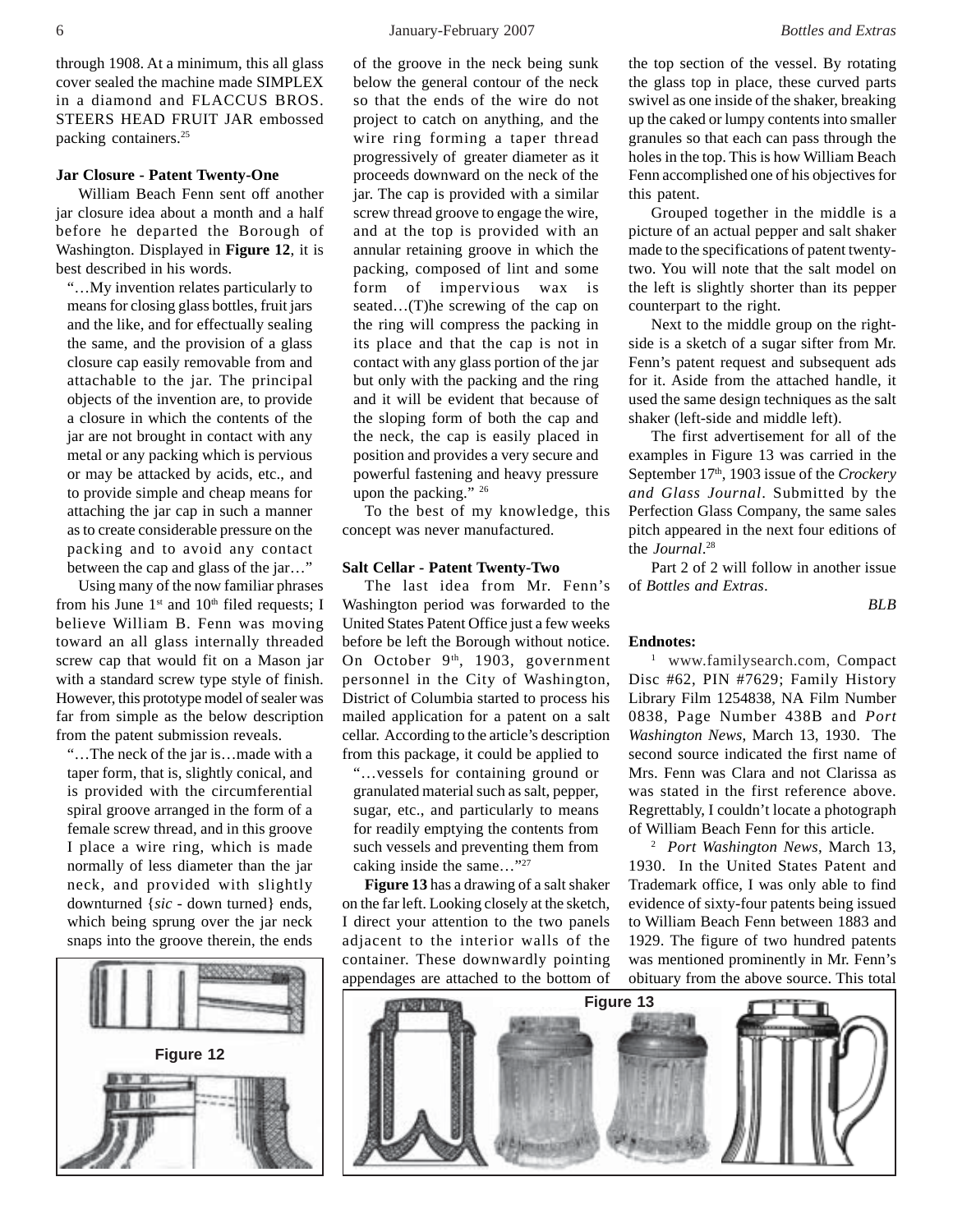may have been a simple eulogistic embellishment on the part of the grieving drafter. If it wasn't, I cannot account for the remaining one hundred and thirty-six or so patents.

<sup>3</sup> During the timeframe for this article, there were other patents requested by William B. Fenn. These weren't mentioned in this article because I considered them to be exceptions to his glass industry oriented interests. These outside of the norm concepts were for: two raisin seeders; two handles for sad-irons; a sheet glass making apparatus; a metallic can; a machine for making fibrous packings; lath and facing tiles; building brick or block and facing thereon; a machine for exhausting air from preserving vessels and a ring for sealing jars and the like. These innovations plus the ones shown in this article were all submitted to the United States Patent Office between November 10, 1896 and April 16, 1906. In addition, there are references to at least three other patents being requested during the same period. However, I've not been able to locate any other records on them.

4 "The William B. Fenn Patented Water Bottle, Made For Perfection," Barry L. Bernas, *Bottles and Extras*, Summer 2004, pgs. 17-19 and "More Tableware from Fenn," Barry L. Bernas, *Bottles and Extras*, Fall 2005, pgs. 59-62. Both articles discuss other pieces of separating tableware made to patents issued to William Beach Fenn.

5 UNITED STATES PATENT OFFICE. WILLIAM B. FENN. OF DORRANCETON, PENNSYLVANIA, ASSIGNOR OF ONE-HALF TO DUANE HOWARD, OF CORTLAND, NEW YORK. WATER-BOTTLE. SPECIFICATION forming part of Letters Patent No. 579,867, dated March 30, 1897. Application filed November 10, 1896. Serial No. 611,617. "Granny Kath's Kitchen," Vivian S. Kath, *Antique Bottle & Glass Collector*, June 1994, pgs. 50-52. In her column, carried in the second reference, Mrs. Kath asked a mechanical engineer to review the coupling mechanism on William B. Fenn's water bottle patent of March 30, 1897. He indicated the band and inclined flanges would be cost prohibitive. In his opinion, a better means of fastening the neck and bowl together was by "…A flat flange and flat gasket on the top section, a threaded neck on the jar; and a rolled band with full threads for fastening the two together…" Eventually, Mr. Fenn came to the same conclusion.

<sup>6</sup> "The William B. Fenn Patented Water Bottle, Made For Perfection," Barry L. Bernas, *Bottles and Extras*, Summer 2004, pgs. 17-19 and "More On Perfection," Barry L. Bernas*, Bottles and Extras*, December 2000, pgs. 10-11. Workers at the Perfection Glass factory weren't the only ones to have turned out a water bottle in the pattern shown on the right in Figure 1. Starting as early as December 1901 and continuing up to August 1903, hands from the Novelty Glass Works and then Sterling Glass Company made the same style of carafe. Both of these Washington, Pennsylvania-based firms were predecessor organizations to the Perfection Glass Company. The water bottles made by these two glass makers were marketed by the Perfection Bottle Company, originally of Wilkes Barre, Pennsylvania and later of Washington, Pennsylvania. After relocating to the Borough of Washington, the name of this jobber was changed to the Perfection Manufacturing Company. This newly titled organization continued to advertise the same article until it was absorbed also into the Perfection Glass Company.

<sup>7</sup> *Trow's Directory of the Boroughs of Manhattan and Bronx, City of New York*, Trow's Directory, Printing and Bookbinding Company, 21 University Place, Manhattan, City of New York, 1898 (for the year ending July 1, 1899), pg. 397; Ibid, 1899 (for the year ending July 1 1900), pg. 383 and Ibid, 1900 (for the year ending July 1, 1901), pgs. 406 and 1050. There is evidence that William B. Fenn was associated with E. D. Beckwith in a venture called the Perfection Water Bottle Company in late 1899 and early 1900. This firm was initially located in Little Falls, New York before moving to New York City. Regrettably, I could find no record of this company in the Little Falls newspaper - *The Evening Times* - between September 14, 1899 and January 8, 1900. Likewise, the Perfection Water Bottle Company wasn't carried in the 1899-1900 Little Falls *Directory*. The Perfection Water Bottle Company and Perfection Bottle Company of New York City were likely one and the same firm. As I've interpreted the data, it was the predecessor to the Perfection Bottle Company of Wilkes Barre, Pennsylvania.

8 UNITED STATES PATENT OFFICE. WILLIAM B. FENN, OF WINFIELD, NEW YORK, ASSIGNOR TO EZRA D. BECKWITH, OF LITTLE FALLS, NEW YORK. WATER-BOTTLE. SPECIFICATION forming part of Letters Patent No. 664,472, dated December 25, 1900. Application filed February 7, 1900. Serial No. 4,335. I can't account for William B. Fenn requesting this design patent from Winfield, New York vice New York City.

9 *The Jewelers' Circular-Weekly*, February 21, 1900, pg. 62.

10 *Crockery and Glass Journal*, August 20, 1903, pg. 4 and *The Evolution of Table Glass*, an undated but circa August to October 1903 publication by the Perfection Glass Company of Washington, Pennsylvania.

11 UNITED STATES PATENT OFFICE. WILLIAM B. FENN, OF WINFIELD, NEW YORK, ASSIGNOR TO EZRA D. BECKWITH, OF SAME PLACE, DESIGN FOR A WATER-BOTTLE. SPECIFICATION forming part of Design No. 32,426, dated April 3, 1900. Application filed March 7, 1900. Serial No. 7,727; UNITED STATES PATENT OFFICE. WILLIAM B. FENN, OF WINFIELD, NEW YORK, ASSIGNOR TO EZRA D. BECKWITH, OF SAME PLACE. DESIGN FOR A WATER-BOTTLE. SPECIFICATION forming part of Design No. 32,427, dated April 3, 1900. Application filed March 7, 1900. Serial No. 7,728 and UNITED STATES PATENT OFFICE. WILLIAM B. FENN, OF WINFIELD, NEW YORK, ASSIGNOR TO EZRA D. BECKWITH, OF SAME PLACE. DESIGN FOR A WATER-BOTTLE. SPECIFICATION forming part of Design No. 32,428, dated April 3, 1900. Application filed March 7, 1900. Serial No. 7,729. I can't account for why William B. Fenn requested these design patents from Winfield, New York vice New York City.

12 *Crockery and Glass Journal*, February 1, 1900, pg. 26. This announcement carried a sketch of a separating water bottle made to Mr. Fenn's March 30, 1897 patent. The coupling band had two rows of beads on its outer surface. The textual comments about this feature indicated it unscrewed. However, the drafter's words didn't mention a continuous thread on the bowl's outer finish or on the inside skirt of the band as the technique. Thus, I believe, but can't yet prove, that the inclined protrusions from William B. Fenn's 1897 patent were still on the advertised water bottle drawn in the above reference.

13 UNITED STATES PATENT OFFICE. WILLIAM B. FENN, OF WASHINGTON, PENNSYLVANIA. SECTIONAL